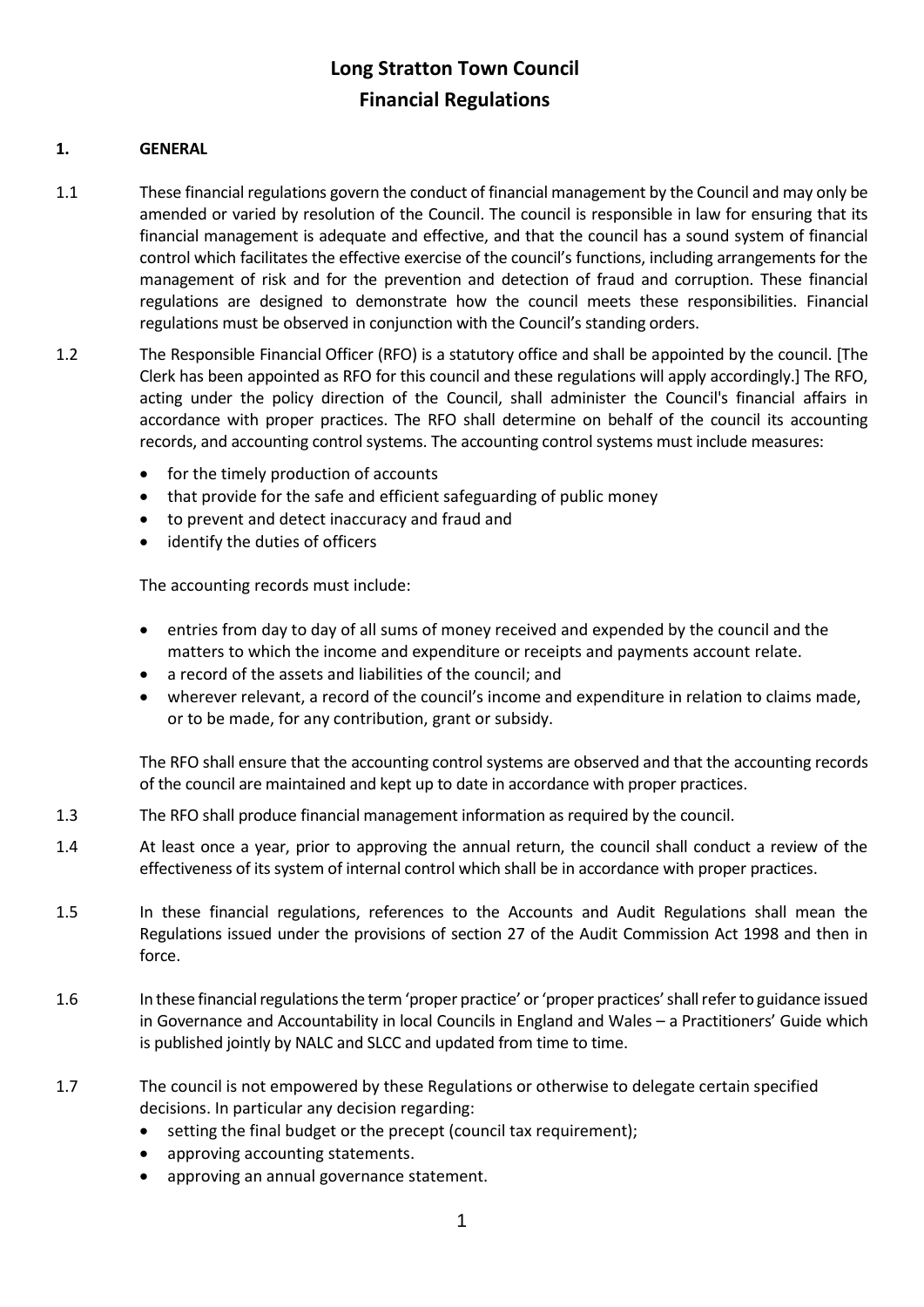- borrowing.
- writing off bad debts.
- declaring eligibility for the General Power of Competence; and
- addressing recommendations in any report from the internal or external auditors, shall be a matter for the full council only.
- 1.8 In addition the council must:
	- determine and keep under regular review the bank mandate for all council bank accounts.
	- approve any grant or a single commitment in excess of £1,500 subject to clause 3.4 below; and
	- in respect of the annual salary for any employee have regard to recommendations about annual salaries of employees made by the relevant committee in accordance with its terms of reference.
	- Where salaries are determined by NALC/SLCC salary scale points (SCP), where national increases are made to the SCP these will automatically be applied as per contract of employment. The Council determines which SCP is attributed to each employee as per contract of employment.

### **2. ANNUAL ESTIMATES (BUDGET)**

- 2.1 Each Committee (if any) shall formulate and submit proposals to the Council in respect of revenue and capital including the use of reserves and sources of funding for the following financial year not later than the end of November each year.
- 2.2 Detailed estimates of all receipts and payments including the use of reserves and all sources of funding for the year shall be prepared each year by the RFO in the form of a budget to be considered by the council.
- 2.3 The Council shall review the budget not later than the end of January each year and shall fix the Precept to be levied for the ensuing financial year. The RFO shall issue the precept to the billing authority and shall supply each member with a copy of the approved budget.
- 2.4 The annual budgets shall form the basis of financial control for the ensuing year.
- 2.5 The Council shall consider the need for and shall have regard to a three-year forecast of Revenue and Capital Receipts and Payments which may be prepared at the same time as the annual Budget.

### **3 BUDGETARY CONTROL**

- 3.1 Expenditure on revenue items may be incurred up to the amounts included for that class of expenditure in the approved budget.
- 3.2 No expenditure may be incurred that will exceed the amount provided in the revenue budget for that class of expenditure without Council's approval. During the budget year and with the approval of council having considered fully the implications for public services, unspent and available amounts may be moved to other budget headings or to an earmarked reserve as appropriate.
- 3.3 The RFO shall regularly provide the Council with a statement of receipts and payments to date under each head of the budgets, comparing actual expenditure to the appropriate date against that planned as shown in the budget. These statements are to be prepared at least at the end of each financial quarter.
- 3.4 The Clerk may incur expenditure on behalf of the Council which is necessary to carry out any repair replacement or other work which is of such extreme urgency that it must be done at once, whether or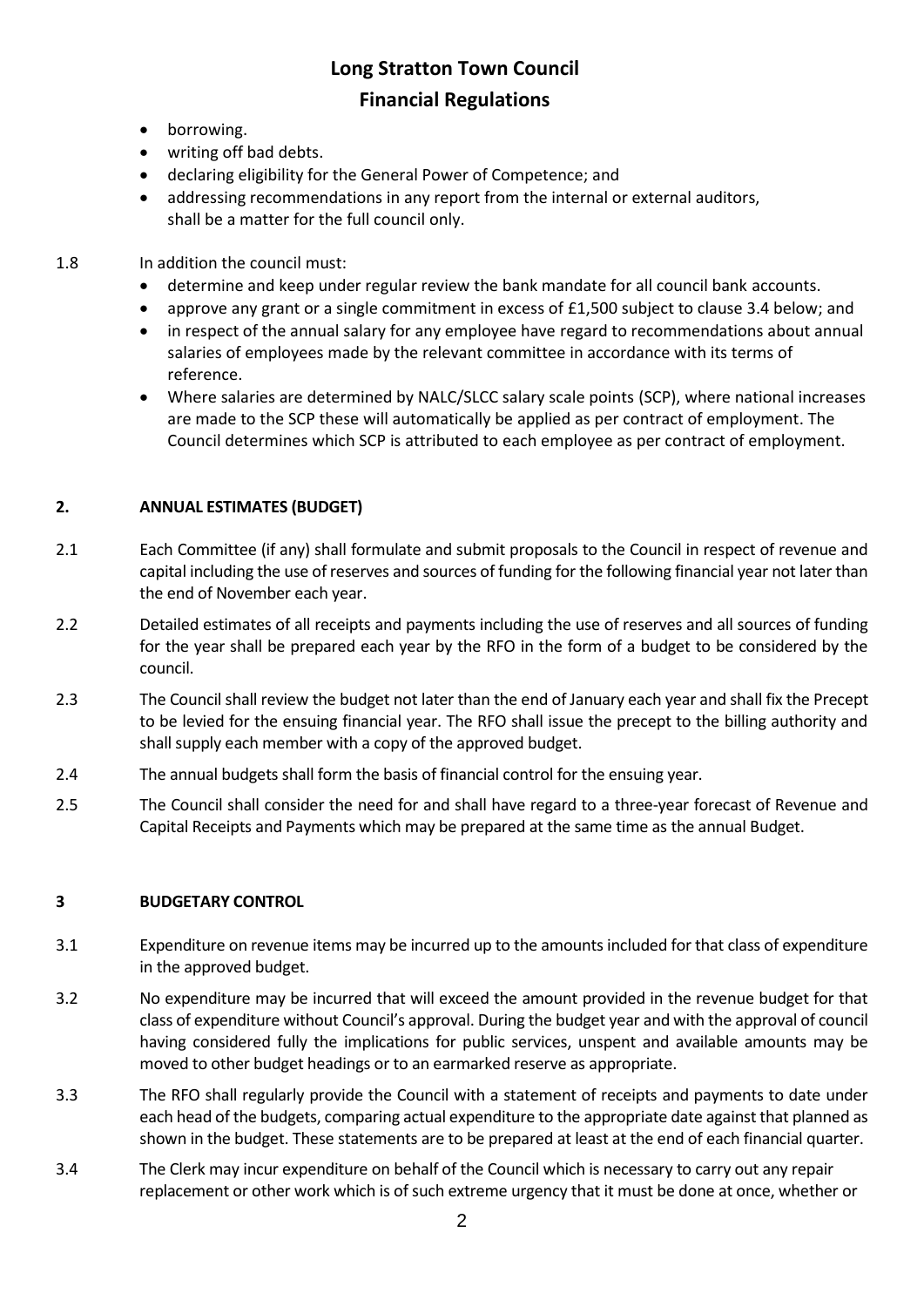not there is any budgetary provision for the expenditure, subject to a limit of £2000 per item, £5000 in conjunction with the Chairman/ Vice-Chair in the event of an emergency. The Clerk shall report the action to the Council as soon as practicable thereafter. The Clerk has the power to spend up to £2000 per calendar month to keep the Council operating.

- 3.5 Unspent provisions in the revenue budget shall not be carried forward to a subsequent year unless placed in an earmarked reserve by resolution of the council.
- 3.6 No expenditure shall be incurred in relation to any capital project and no contract entered into or tender accepted involving capital expenditure unless the Council is satisfied that the necessary funds are available, or the requisite borrowing approval has been obtained.
- 3.7 All capital works shall be administered in accordance with the Council's standing orders and financial regulations relating to contracts.
- 3.8 Salaries are to be reviewed at least annually (no later than November) for the following financial year and such review shall be evidenced by a hard copy schedule signed by the Clerk and the Chairman of Council or relevant committee.
- 3.9 Changes in ear-marked reserves shall be approved by the Council as part of the budgetary control process.
- 3.10 Committees can incur expenditure of up to £1,500 per item unless the power to spend above £1,500 has been delegated by Full Council, any expenditure over £1,500 per item must be approved by Full Council. All expenditure made must be reported to the full Council at the next full Council meeting.

### **4. ACCOUNTING AND AUDIT**

- 4.1 All accounting procedures and financial records of the Council shall be determined by the RFO in accordance with the Accounts and Audit Regulations.
- 4.2 The RFO shall complete the annual financial statements of the Council, including the council's annual return, as soon as practicable after the end of the financial year and shall submit them and reportthereon to the Council.
- 4.3 The RFO shall complete the Accounts of the Council contained in the Annual Return (as supplied by the Auditor appointed from time to time by the Audit Commission) and shall submit the Annual Return for approval and authorisation by the Council within the timescales set by the Accounts and Audit Regulations.
- 4.4 The RFO shall ensure that there is adequate and effective system of internal audit of the Council's accounting, financial and other operations in accordance with proper practices. Any officer or member of the Council shall, if the RFO or Internal Auditor requires, make available such documents of the Council which appear to the RFO or Internal Auditor to be necessary for the purpose of the internal audit and shall supply the RFO or Internal Auditor with such information and explanation as the RFO or Internal Auditor considers necessary for that purpose.
- 4.5 The Internal Auditor shall be appointed by and shall carry out the work required by the council in accordance with proper practices. The Internal Auditor, who shall be competent and independent of the operations of the Council, shall report to Council in writing, or in person, on a regular basis with a minimum of one annual written report in respect of each financial year. In order to demonstrate objectivity and independence, the internal auditor shall be free from any conflicts of interest and have no involvement in the financial decision making, management or control of the council.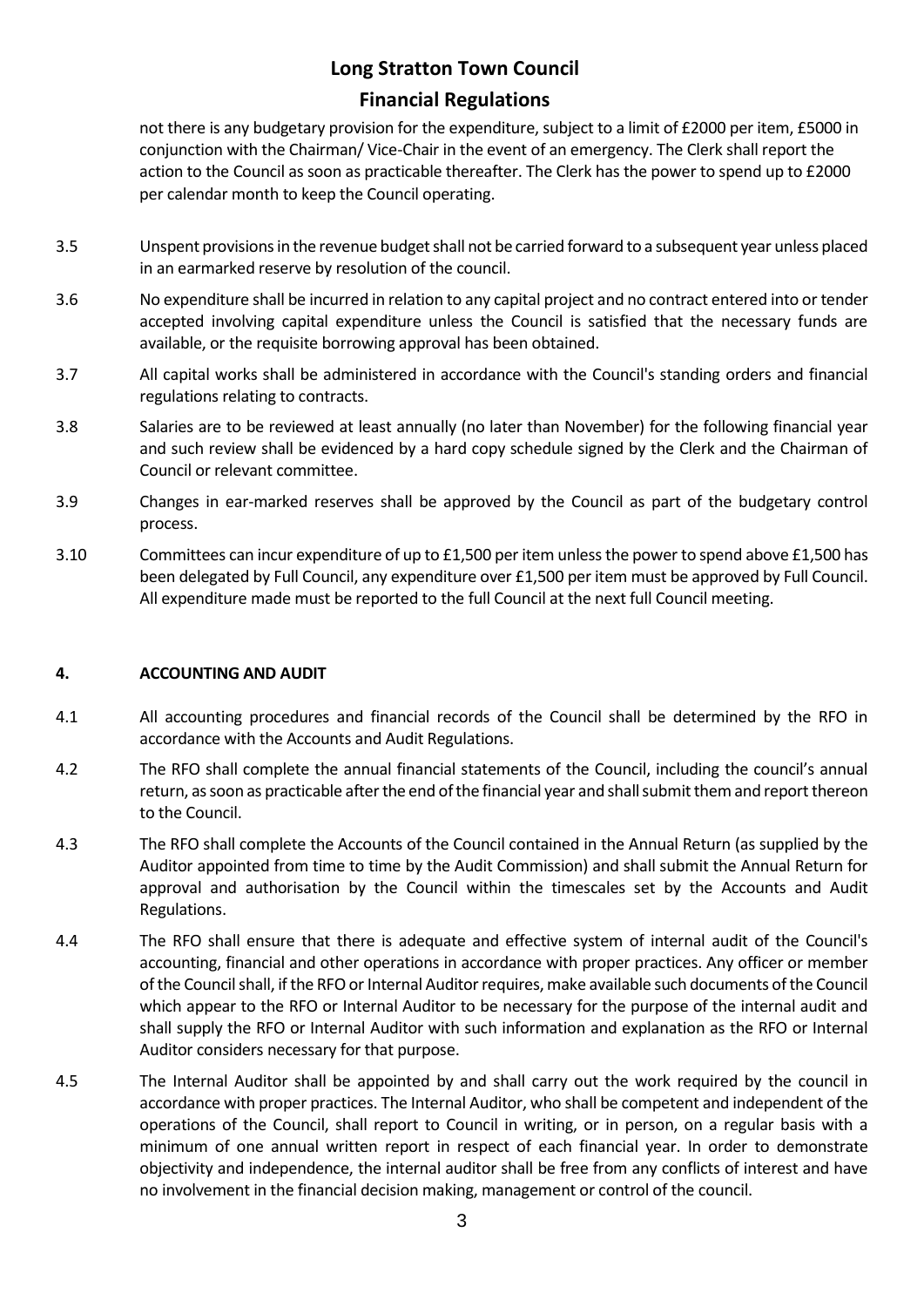# **Long Stratton Town Council**

### **Financial Regulations**

- 4.6 The RFO shall make arrangements for the opportunity for inspection of the accounts, books, and vouchers and for the display or publication of any Notices and statements of account required by Audit Commission Act 1998 and the Accounts and Audit Regulations.
- 4.7 The RFO shall, as soon as practicable, bring to the attention of all councillors any correspondence or report from the Internal or External Auditor, unless the correspondence is of a purely administrative matter.
- 4.8 On a regular basis, at least once in each quarter, and at each financial year end, a member other than the Chairman [or a cheque signatory] shall be appointed to verify bank reconciliations (for all accounts) produced by the RFO. The member shall sign the reconciliations and the original bank statements (or similar document) as evidence of verification. This activity shall on conclusion be reported, including any exceptions, to and noted by the council [Finance Committee].
- 4.9 The RFO shall make arrangements for the exercise of electors' rights in relation to the accounts including the opportunity to inspect the accounts, books, and vouchers and display or publish any notices and statements of account required by Audit Commission Act 1998, or any superseding legislation, and the Accounts and Audit Regulations.

### **5. BANKING ARRANGEMENTS AND CHEQUES**

- 5.1 The Council's banking arrangements, including the Bank Mandate, shall be made by the RFO and approved by the Council. They shall be regularly reviewed for efficiency and monetary risk
- 5.2 The RFO shall prepare a schedule of payments requiring authorisation, forming part of the Agenda for the Meeting to present to council. The council shall review the schedule for compliance and, having satisfied itself shall authorise payment by a resolution of the council. The approved schedule shall be ruled off and initialled by the Chairman of the Meeting. A detailed list of all payments shall be disclosed within or as an attachment to the minutes of the meeting at which payment was authorised. Personal payments (including salaries, wages, expenses and any payment made in relation to the termination of a contract of employment) may be summarised to remove public access to any personal information Please see 6.5 for invoice authorisation.
- 5.3 Cheques drawn on the bank account in accordance with the schedule referred to in paragraph 5.2 or in accordance with paragraph 6.4, shall be signed by two members of Council.
- 5.4 To indicate agreement of the details shown on the cheque with the counterfoil and the invoice or similar documentation, the signatories shall each also initial the cheque counterfoil.
- **5.5** A member who is a bank signatory, having a connection by virtue of family or business relationships with the beneficiary of a payment, or be the recipient of a payment (expenses), should not, under normal circumstances, be a signatory to the payment in question.
- **5.6** A pre-paid debit card may be issued to employees with varying limits. These limits will be set by the council [Finance Committee]. Transactions and purchases made will be reported to the [council] [relevant committee] and authority for topping-up shall be at the discretion of the [council] [relevant committee].
- **5.7** Any corporate credit card or trade card account opened by the council will be specifically restricted to use by the Clerk [and RFO] and Council officers and shall be subject to automatic payment in full at each month-end. Personal credit or debit cards of members or staff or Councillors should not be used to pay for Council expenditure except in circumstances that have been authorised by the Clerk/RFO. Any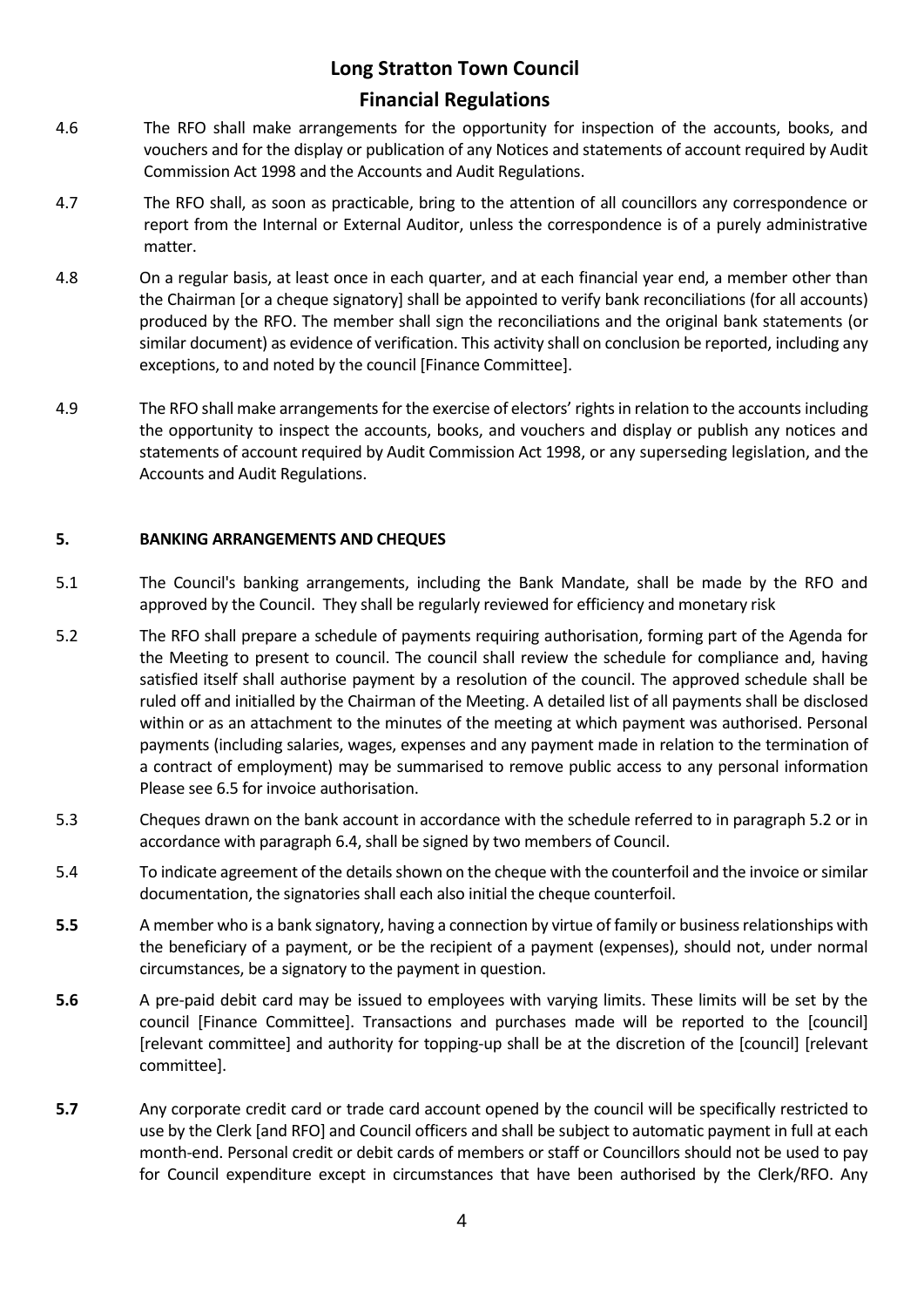# **Long Stratton Town Council**

### **Financial Regulations**

expenditure will be evidenced with a receipt and reimbursed via the Town Council's banking arrangements.

**5.8** The council will not maintain any form of cash float. All cash received must be banked intact and counted and verified by the Clerk and a minimum of 1 Councillor. Any payments made in cash by the Clerk [or RFO] (for example for postage or minor stationery items) shall be refunded on a regular basis, at least quarterly.

### **6 PAYMENT OF ACCOUNTS**

- 6.1 All payments shall be affected by cheque or other order drawn on the Council's bankers (including electronic payment with dual authorisation)
- 6.2 All invoices for payment shall be examined, verified, and certified by the Clerk. The Clerk shall satisfy him/herself that the work, goods, or services to which the invoice relates shall have been received, carried out, examined and approved. Invoices over £1000 to a new supplier will be verified with a phone call to confirm correct bank details.
- 6.3 The RFO shall examine invoices in relation to arithmetic accuracy and shall analyse them to the appropriate expenditure heading. The Clerk shall take all steps to settle all invoices submitted, and which are in order, at the next available Council Meeting.
- 6.4 If a payment is necessary to avoid a charge to interest under the Late Payment of Commercial Debts (Interest) Act 1998, and the due date for payment is before the next scheduled Meeting of Council, where the Clerk and RFO certify that there is no dispute or other reason to delay payment, the Clerk may (notwithstanding para 6.3) take all steps necessary to settle such invoices provided that a list of such payments shall be submitted to the next appropriate meeting of Council.
- 6.5 All invoices will be uploaded onto the Council's preferred ICT system for Councillor's to confirm accuracy of payments and appropriate use of funds. The payment list provided to full Council will be signed (wet signature) to confirm accuracy by the Chairman presiding at the Council meeting. BACS payments will be processed by the Town Clerk/RFO and will be initially approved by a second Council Officer before a Councillor dual authorises BACS payments.
- 6.6 If thought appropriate by the council, payment for utility supplies (energy, telephone, and water) may be made by variable Direct Debit and provided that the instructions are signed by two members and any payments are reported to council as made. The approval of the use of a variable Direct Debit shall be renewed by resolution of the council at least every two years. Direct debit and payments once approved will not require monthly signatures however payments will be noted by the Council via the list of monthly payments attached to the minutes and will be subject to spot checking by the Council's internal scrutineer.
- 6.7 Credit card payments will be checked monthly at the Town Council meeting and a payment list signed by the Chair presiding at the meeting. Invoices and receipts paid by Credit Card will not require a wet signature however will be subject to spot checking by the Council's internal scrutineer.
- 6.8 All grant requests will be considered by the full Council.
- 6.9 If thought appropriate by the council, payment for certain items (principally salaries) may be made by banker's standing order provided that the instructions are signed, or otherwise evidenced by two members are retained and any payments are reported to council as made. The approval of the use of a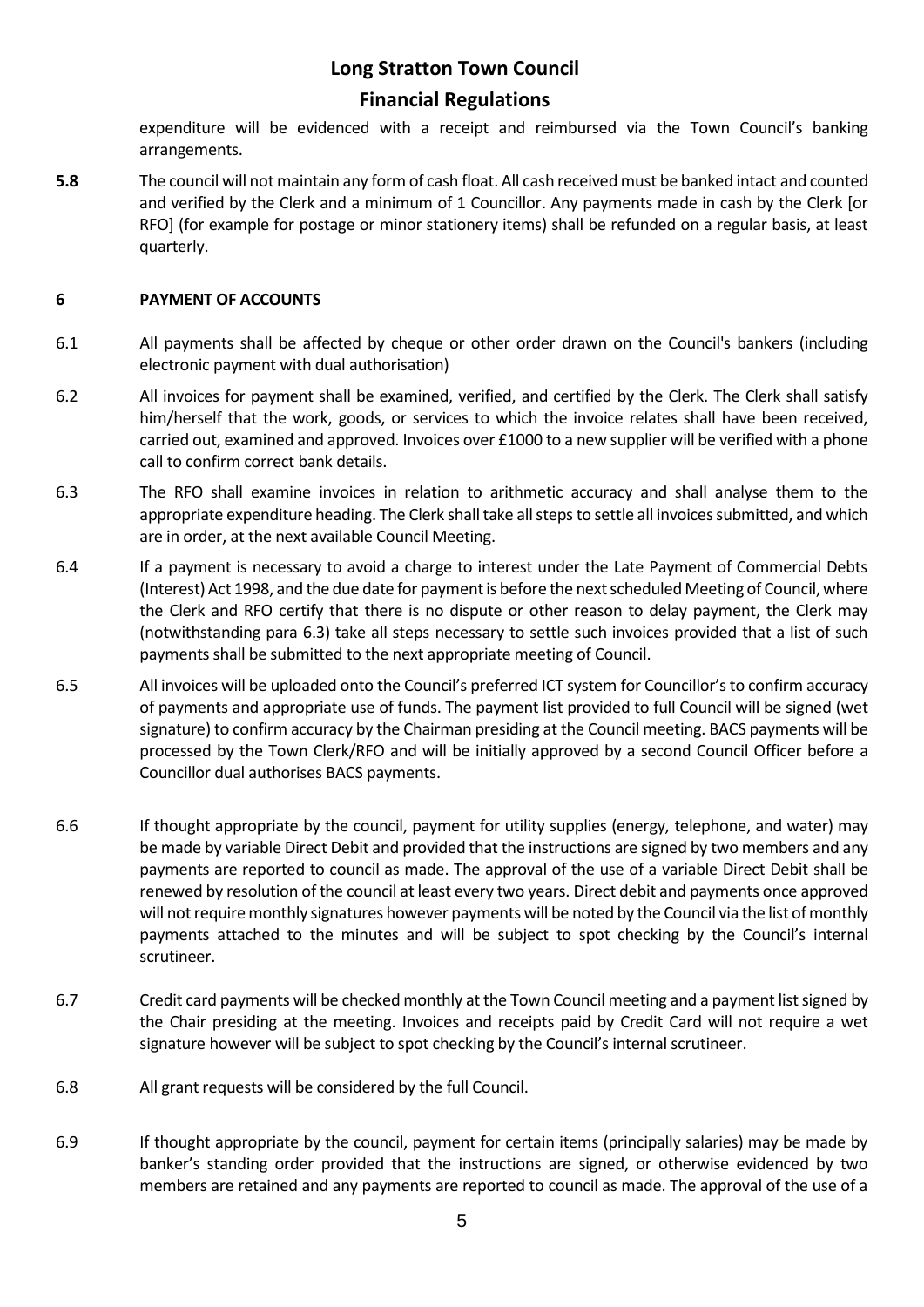banker's standing order shall be renewed by resolution of the council at least every two years. All standing orders will be subject to spot checking by the Council's internal scrutineer.

### **7 PAYMENT OF SALARIES**

- 7.1 As an employer, the council shall make arrangements to meet fully the statutory requirements placed on all employers by PAYE and National Insurance legislation. The payment of all salaries shall be made in accordance with payroll records and the rules of PAYE and National Insurance currently operating, and salaries shall be as agreed by Council.
- 7.2 Payment of salaries and payment of deductions from salary such as may be made for tax, national insurance and pension contributions, may be made in accordance with the payroll records and on the appropriate dates stipulated in employment contracts, provided that each payment is reported to and ratified by the next available Council Meeting.
- 7.3 Each and every payment to employees of net salary and to the appropriate creditor of the statutory and discretionary deductions shall be recorded in a separate confidential record (confidential cash book). This confidential record is not open to inspection or review (under the Freedom of Information Act 2000 or otherwise) other than:
	- a) by any councillor who can demonstrate a need to know.
	- b) by the internal auditor.
	- c) the appointed internal scrutineer
	- d) by the external auditor; or
	- e) by any person authorised under Audit Commission Act 1998, or any superseding legislation.
	- f) by the Constabulary's Crime Economic Unit.

The RFO will present the confidential cash book for review bi-annually by a minimum of 2 Councillors, the Chairman of the Finance and Policy Management Committee and the Chair or Vice Chair of the Council.

### **8 LOANS AND INVESTMENTS**

- 8.1 All loans and investments shall be negotiated in the name of the Council and shall be for a set period in accordance with Council policy.
- 8.2 The council shall abide by the Investment Policy which shall be in accordance with relevant regulations, proper practices and guidance. The Investment Policy shall be reviewed at least annually.
- 8.3 All investments of money under the control of the Council shall be in the name of the Council.
- 8.4 All borrowings shall be affected in the name of the Council, after obtaining any necessary borrowing approval. Any application for borrowing approval shall be approved by Council as to terms and purpose. The terms and conditions of borrowings shall be reviewed at least annually.
- 8.5 All investment certificates and other documents relating thereto shall be retained in the custody of the RFO.

### **9 INCOME**

9.1 The collection of all sums due to the Council shall be the responsibility of and under the supervision of the RFO.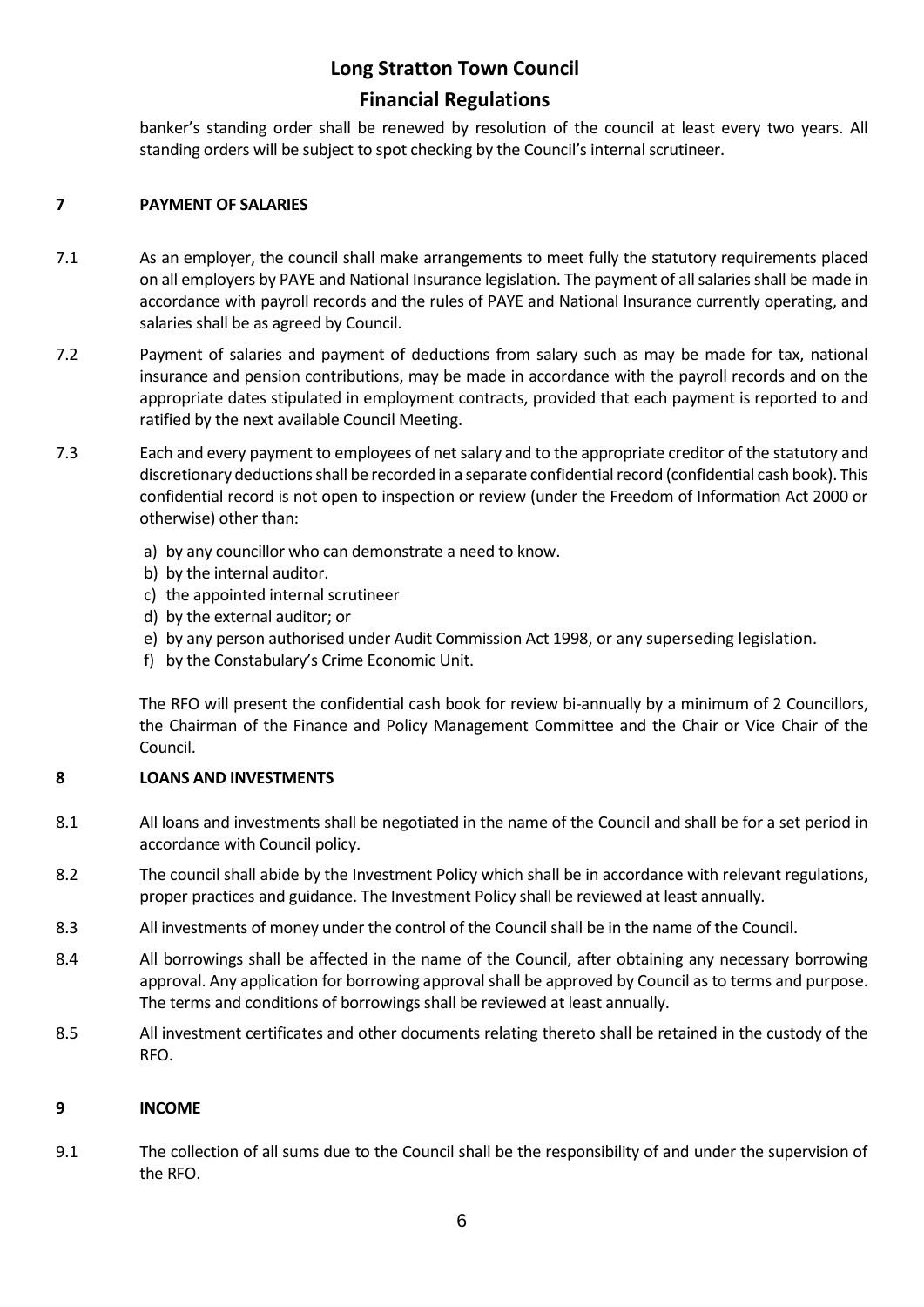# **Long Stratton Town Council**

### **Financial Regulations**

- 9.2 Particulars of all charges to be made for work done, services rendered, or goods supplied shall be agreed annually by the Council, notified to the RFO and the RFO shall be responsible for the collection of all accounts due to the Council.
- 9.3 The Council will review all fees and charges annually, following a report of the Clerk.
- 9.4 Any sums found to be irrecoverable, and any bad debts shall be reported to the Council and shall be written off in accordance with the Council's bad debt policy.
- 9.5 All sums received on behalf of the Council shall be banked intact as directed by the RFO. In all cases, all receipts shall be deposited with the Council's bankers with such frequency as the RFO considers necessary.
- 9.6 The origin of each receipt shall be entered on the paying-in slip.
- 9.7 Personal cheques shall not be cashed out of money held on behalf of the Council.
- 9.8 The RFO shall promptly complete any VAT Return that is required. Any repayment claim due in accordance with VAT Act 1994 section 33 shall be made at least annually coinciding with the financial year end.
- 9.9 The RFO will at the end of every quarter will submit any VAT due on income received via Manor Road Playing Fields and buildings in accordance with VAT Act 1994.
- 9.10 Where any significant sums of cash are regularly received by the Council, the RFO shall take such steps as are agreed by the Council to ensure that more than one person is present when the cash is counted in the first instance, that there is a reconciliation to some form of control such as ticket issues, and that appropriate care is taken in the security and safety of individuals banking such cash.
- 9.11 Where a cash float is required for events, due to the inability to withdraw cash from the Council's bank account, a Councillor or Town Clerk may withdraw from a personal account on behalf of the Council and reimbursed at the end of the event. A 'withdrawal' form produced by the Council officemust be countersigned by 2 witnesses for both the withdrawal and reimbursement.

### **10 ORDERS FOR WORK, GOODS AND SERVICES**

- 10.1 An official order or letter shall be issued for all work, goods, and services unless a formal contract is to be prepared or an official order would be inappropriate. Copies of orders shall be retained.
- 10.2 Order books shall be controlled by the RFO.
- 10.3 All members and Officers are responsible for always obtaining value for money. An officer issuing an official order shall ensure as far as reasonable and practicable that the best available terms are obtained in respect of each transaction, usually by obtaining three or more quotations or estimates from appropriate suppliers, subject to any *de minimis* provisions in Regulation 11 (I) below.
- 10.4 The RFO shall verify the lawful nature of any proposed purchase before the issue of any order, and in the case of new or infrequent purchases or payments, the RFO shall ensure that the statutory authority shall be reported to the meeting at which the order is approved so that the Minutes can record the power being used.
- 10.5 A member may not issue an official order or make any contract on behalf of the Council.

### **11 CONTRACTS**

11.1 Procedures as to contracts are laid down as follows: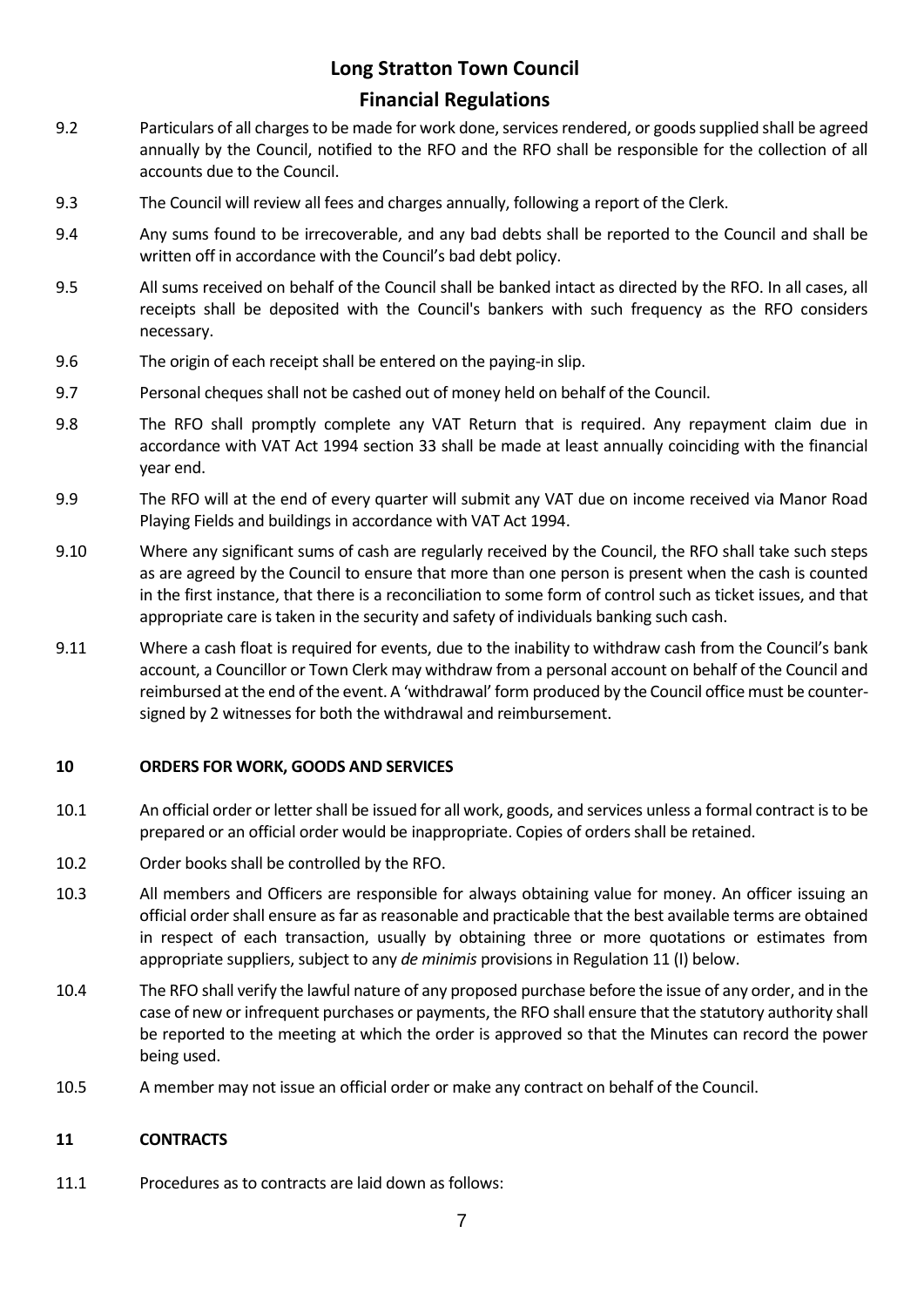- a) Every contract shall comply with these financial regulations, and no exceptions shall be made otherwise than in an emergency provided that these regulations shall not apply to contracts which relate to items (i) to (vi) below:
	- (i) for the supply of gas, electricity, water, sewerage, and telephone services; subject to item c, below
	- (ii) for specialist services such as are provided by solicitors, accountants, surveyors, and planning consultants.
	- (iii) for work to be executed or goods or materials to be supplied which consist of repairs to or parts for existing machinery or equipment or plant.
	- (iv) for work to be executed or goods or materials to be supplied which constitute an extension of an existing contract by the Council.
	- (v) for additional audit work of the external Auditor up to an estimated value of £500 (in excess of this sum the Clerk and RFO shall act after consultation with the Chairman and Vice Chairman of Council);
	- (vi) for goods or materials proposed to be purchased which are proprietary articles and/or are only sold at a fixed price.
- (b)A public contract regulated by the Public Contracts Regulations 2015 with an estimated value in excess of £25,000 but less than the relevant thresholds in standing order 18(f) is subject to Regulations 109-114 of the Public Contracts Regulations 2015which include a requirement on the Council to advertise the contract opportunity on the Contracts Finder website regardless of what other means it uses to advertise the opportunity.
- (c) A public contract regulated by the Public Contracts Regulations 2015 with an estimated value in excess of £189,330 for a public service or supply contract or in excess of £4,733,252 for a public works contract (or other thresholds determined by the European Commission every two years and published in the Official Journal of the European Union (OJEU)) shall comply with the relevant procurement procedures and other requirements in the Public Contracts Regulations 2015 which include advertising the contract opportunity on the Contracts Finder website and in OJEU.

A public contract in connection with the supply of gas, heat, electricity, drinking water, transport services, or postal services to the public; or the provision of a port or airport; or the exploration for or extraction of gas, oil or solid fuel with an estimated value in excess of £378,660 for a supply, services or design contract; or in excess of £4,733,252 for a works contract; or £884,720 for a social and other specific services contract (or other thresholds determined by the European Commission every two years and published in OJEU) shall comply with the relevant procurement procedures and other requirements in the Utilities Contracts Regulations 2016.

- (d)When applications are made to waive financial regulations relating to contracts to enable a price to be negotiated without competition the reason shall be embodied in a recommendation to the Council.
- (e) Such invitation to tender shall state the general nature of the intended contract and the Clerk shall obtain the necessary technical assistance to prepare a specification in appropriate cases. The invitation shall in addition state that tenders must be addressed to the Clerk in the ordinary course of post. Each tendering firm shall be supplied with a specifically marked envelope in which the tender is to be sealed and remain sealed until the prescribed date for opening tenders for that contract.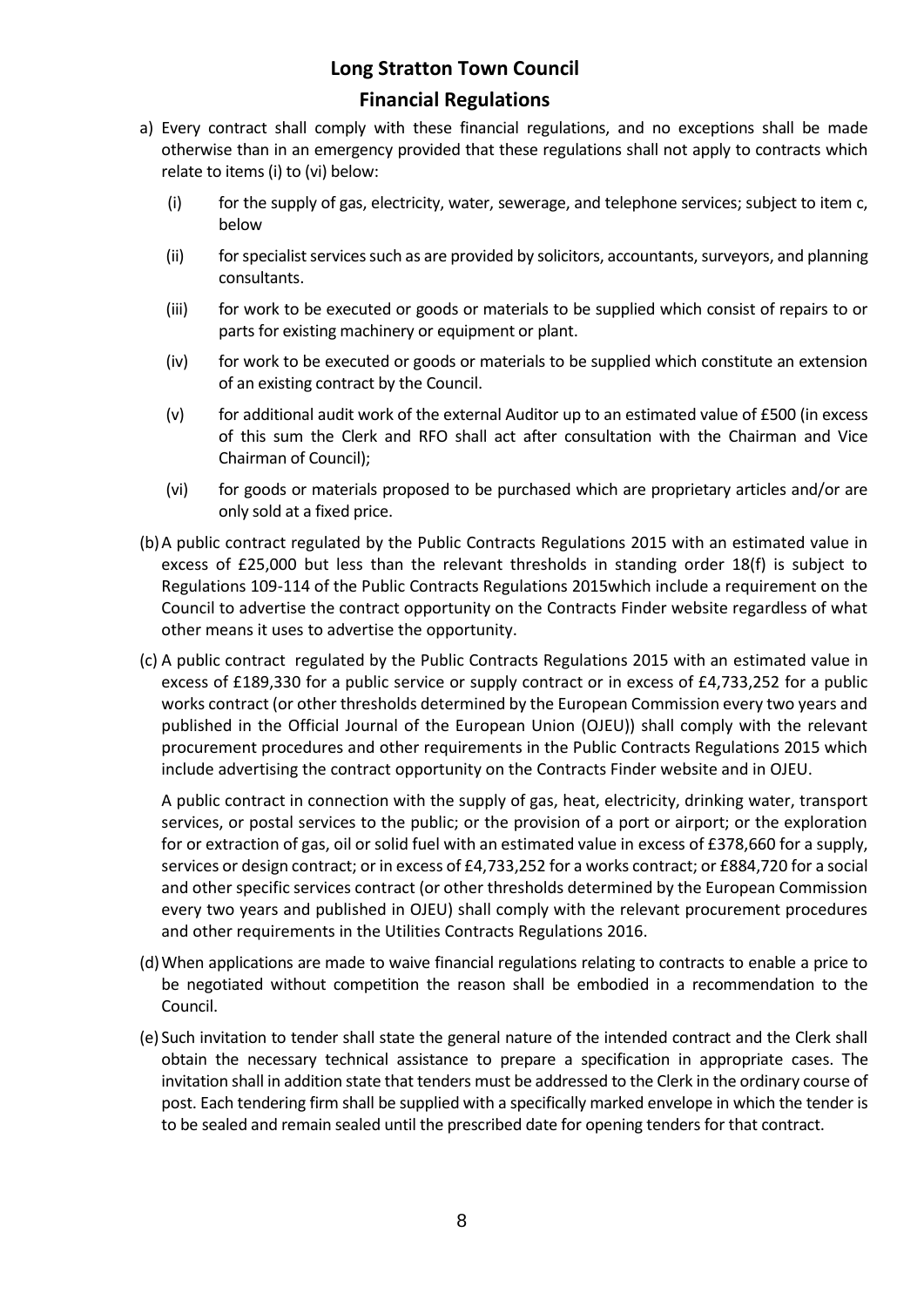- (f) All sealed tenders shall be opened at the same time on the prescribed date by the Clerk in the presence of at least one member of Council and either the Chairman or Vice-Chairman of the Council together.
- (g) If less than three tenders are received for contracts above £25,000 or if all the tenders are identical the Council may make such arrangements as it thinks fit for procuring the goods or materials or executing the works.
- (h)When it is to enter into a contract less than [£25,000] in value for the supply of goods or materials or for the execution of works or specialist services other than such goods, materials, works or specialist services as are excepted as set out in paragraph (a) the Clerk or RFO shall obtain a minimum of 2 quotations, 3 quotations is preferred where possible (the RFO must evidence she requested 3 quotations.) (Priced descriptions of the proposed supply); where the value is below [£1,500 and above [£250] the Clerk or RFO shall strive to obtain 3 estimates. Otherwise, Regulation 10 (3) above shall apply.
- (i) The Council shall not be obliged to accept the lowest or any tender, quote or estimate.
- (j) Should it occur that the council, or duly delegated committee, does not accept any tender, quote or estimate, the work is not allocated, and the council requires further pricing, provided that the specification does not change, no person shall be permitted to submit a later tender, estimate, or quote who was present when the original decision-making process was being undertaken.
- (k) Where the Council intends to procure or award a public supply contract, public service contract or public works contract as defined by The Public Contracts Regulations 2015 ("the Regulations") which is valued at £25,000 or more, the Council shall comply with the relevant requirements of the Regulations

### **12. PAYMENTS UNDER CONTRACTS FOR BUILDING OR OTHER CONSTRUCTION WORKS**

- 12.1 Payments on account of the contract sum shall be made within the time specified in the contract by the RFO upon authorised certificates of the architect or other consultants engaged to supervise the contract (subject to any percentage withholding as may be agreed in the particular contract).
- 12.2 Where contracts provide for payment by instalments the RFO shall maintain a record of all such payments. In any case where it is estimated that the total cost of work carried out under a contract, excluding agreed variations, will exceed the contract sum of 5% or more a report shall be submitted to the Council.
- 12.3 Any variation to a contract or addition to or omission from a contract must be approved by the Council and Clerk to the Contractor in writing, the Council being informed where the final cost is likely to exceed the financial provision.

### **13 STORES AND EQUIPMENT**

- 13.1 The member of staff in charge of each section shall be responsible for the care and custody of stores and equipment in that section.
- 13.2 Delivery Notes shall be obtained in respect of all goods received into store or otherwise delivered and goods must be checked as to order and quality at the time delivery is made.
- 13.3 Stocks shall be kept at the minimum levels consistent with operational requirements.
- 13.4 The RFO shall be responsible for 6 monthly checks of stocks and stores.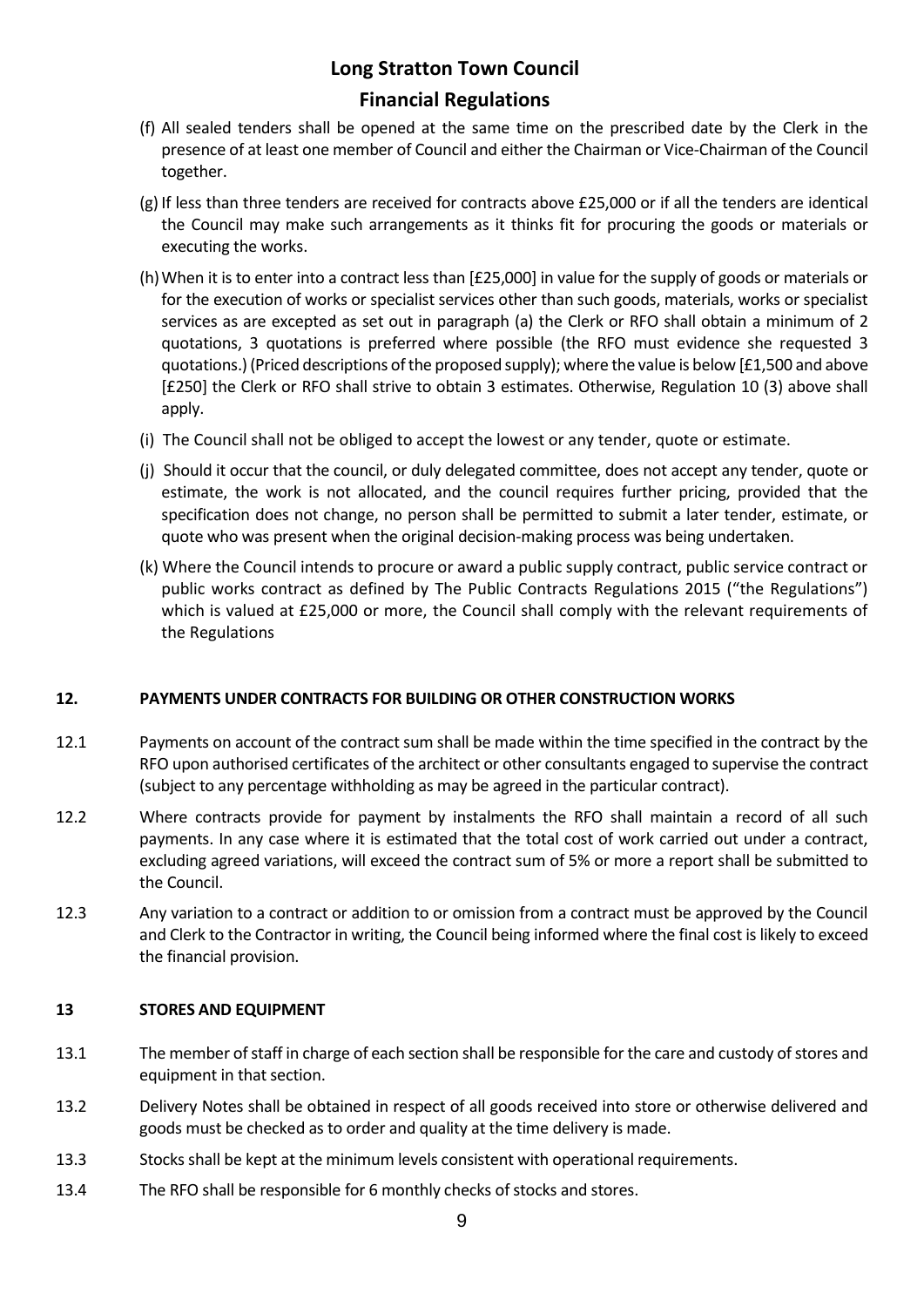### **14 ASSETS, PROPERTIES AND ESTATES**

- 14.1 The Clerk shall make appropriate arrangements for the custody of all title deeds of properties owned by the Council. The RFO shall ensure a record is maintained of all properties owned by the Council, recording the location, extent, plan, reference, purchase details, nature of the interest, tenancies granted, rents payable and purpose for which held in accordance with Accounts and Audit Regulations.
- 14.2 No property (personal, land and asset) shall be sold, leased, or otherwise disposed of without the authority of the Council, together with any other consents required by law, save where the estimated value of any one item of tangible movable property does not exceed £100.
- 14.3 The RFO shall ensure that an appropriate and accurate Register of Assets and Investments is kept up to date. The continued existence of tangible assets shown in the Register shall be verified at least annually, possibly in conjunction with a health and safety inspection of assets. During such inspections of assets, the RFO will confirm that those assets are marked as property of Long Stratton Town Council.

### **15 INSURANCE**

- 15.1 Following the annual risk assessment (per Financial Regulation 17), the RFO shall affect all insurances and negotiate all claims on the Council's insurers [in consultation with the Clerk].
- 15.2 The Clerk shall give prompt notification to the RFO of all new risks, properties or vehicles which require to be insured and of any alterations affecting existing insurances.
- 15.3 The RFO shall keep a record of all insurances effected by the Council and the property and risks covered thereby and annually review it.
- 15.4 The RFO shall be notified of any loss liability or damage or of any event likely to lead to a claim and shall report these to Council at the next available meeting.
- 15.5 All appropriate employees and members of the Council shall be included in a suitable fidelity guarantee insurance which shall cover the maximum risk exposure as determined by the Council.

### **16 CHARITIES**

16.1 Where the Council is sole trustee of a Charitable body the Clerk and RFO shall ensure that separate accounts are kept of the funds held on charitable trusts and separate financial reports made in such form as shall be appropriate, in accordance with Charity Law and legislation, or as determined by the Charity Commission. The Clerk and RFO shall arrange for any Audit or Independent Examination as may be required by Charity Law or any Governing Document.

### **17 RISK MANAGEMENT**

- 17.1 The council is responsible for putting in place arrangements for the management of risk. The Clerk [with the RFO] shall prepare, for approval by the council, risk management policy statements in respect of all activities of the council. Risk policy statements and consequential risk management arrangements shall be reviewed by the council at least annually.
- 17.2 When considering any new activity, the Clerk [with the RFO] shall prepare a draft risk assessment including risk management proposals for consideration and adoption by the council.

### **18 REVISION OF FINANCIAL REGULATIONS**